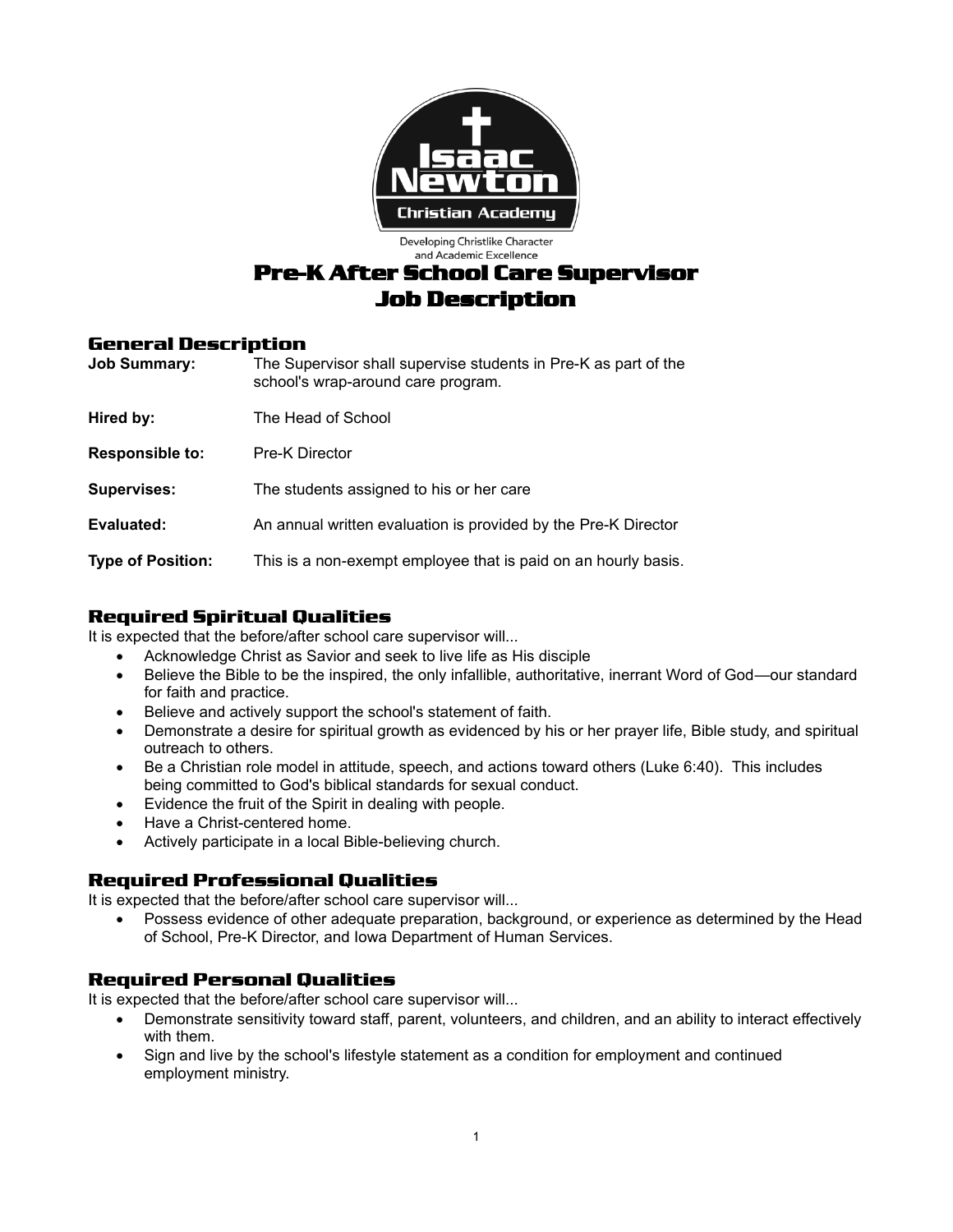- Have the spiritual maturity, academic ability, and personal leadership qualities to "train a child in the way he should go" (Proverbs 22:6).
- Be an encourager, and a self-starter with a high energy level.
- Meet everyday stress with emotional stability, objectivity, and optimism.
- Understand the importance of discernment, discretion, and confidentiality in the operation of the before/after school care program.
- Display friendliness and a good sense of humor.
- Display courtesy and patience in dealing with others.
- Defend principles and conviction in the face of pressure and partisan influence.
- Recognize his or own mistakes and take measures to correct them.
- Be a team player.
- Use acceptable English in written and oral communication. Speak with clear articulation.
- Respectfully submit and be loyal to the constituted authority.
- Make an effort to appreciate and understand the uniqueness of the community.
- Maintain a personal appearance that is a Christian role model of cleanliness, modesty, and good taste consistent with school policy.
- Place his or her school ministry ahead of other jobs or volunteer activities.

### **Essential Job Functions—Accountabilities**

It is expected that the before/after school care supervisor will... **Spiritual**

- Motivate students to accept God's gift of salvation, and be a Christian witness and role model to them in order to help them grow in their faith.
- Reflect the purpose of the school, which is to honor Christ in every class and in every activity.
- Maintain high standards of ethics, honesty, and integrity in all personal and professional matters.
- Follow the Matthew 18 principle in dealing with conflict with students, parents, staff, and administration.
- Lead students to a realization of their self-worth in Christ.
- Ensure that the after school care program is Christian-based, nurturing, wholesome, and loving.
- Lead students to a realization of their self-worth in Christ.

#### **Academic**

- Have a thorough knowledge and understanding of the Christian philosophy that will help in providing leadership and guidance in the school's development of and commitment to a Christian worldview.
- Supervise students as assigned, following school and DHS procedures and protocol.
- Depending on academic preparation, certification and experience, may write and implement lessons the support the expected learning outcomes of the Pre-K Program
- Ensure that the after school care program reflects a professional and Christian environment.
- Have knowledge of the physical/emotional development of children—particularly at the age-level of the children being supervised—and understand the problems they face.
- Respond in a timely manner to parent concerns and to parent requests for help or information.

#### **Administrative Leadership**

- Have the ability to accomplish the goals and objectives assigned by the school administration and school policy.
- Understand supervision and how to lead in a positive manner.
- Provide a good environment by keeping proper discipline in the program.
- Provide a good environment by helping with light cleaning.
- Meet regularly with other staff members to ensure the coordination of the program and prompt problem resolution.
- Respect professional ethics that require confidentiality concerning the sharing of information about children, parents, or staff.
- Maintain regular and accurate records of attendance to facilitate the billing for the program that is necessary.
- Know the procedures for dealing with emergency situations in the classroom and school. Conduct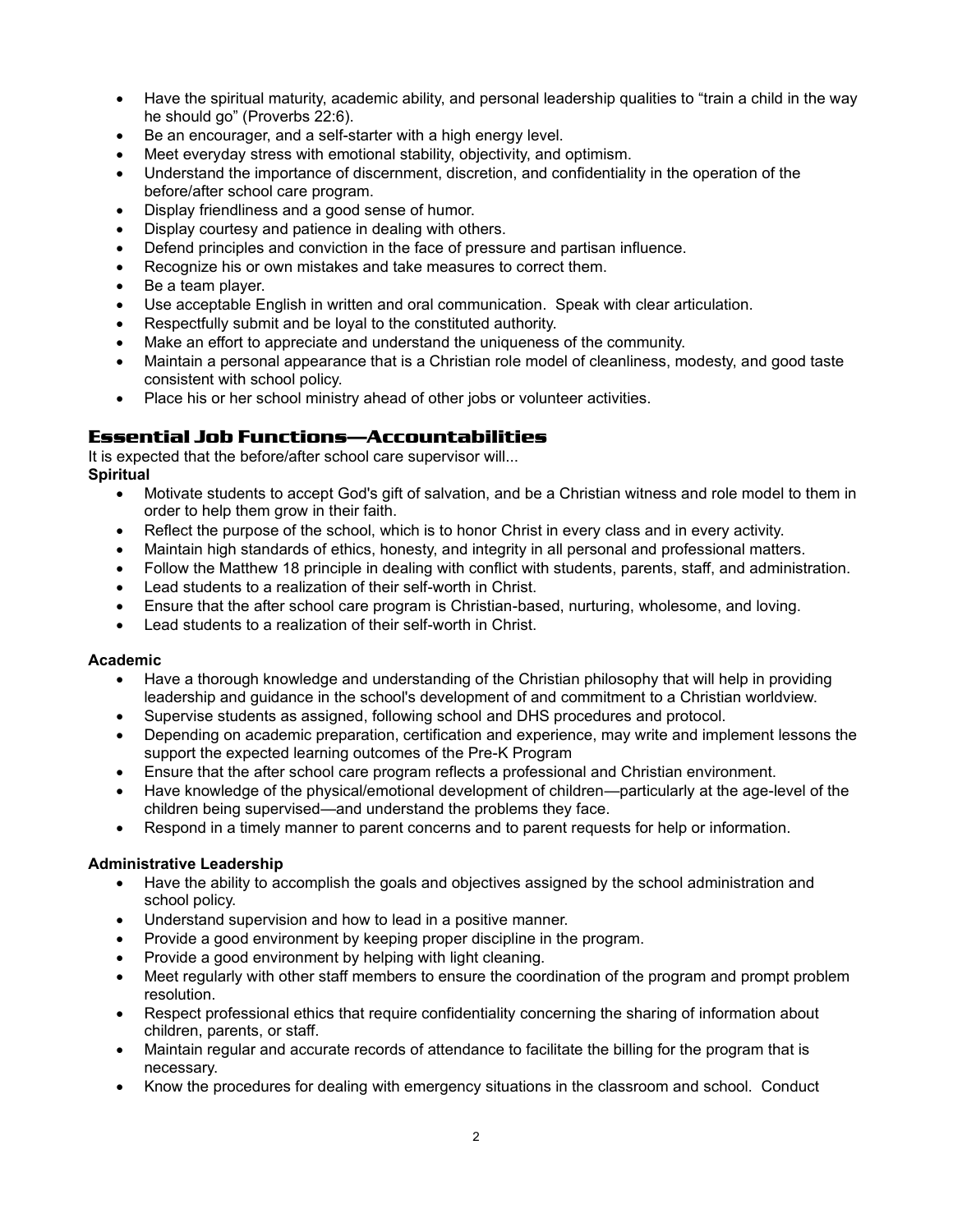required emergency safety drills in coordination with school leadership.

- Report to the appropriate individuals any campus safety, health, and maintenance needs that are observed.
- Inform the administration in a timely manner if unable to fulfill any assigned duty.
- Deal directly and frankly with the school administration in an earnest effort to resolve differences in opinion when they exist.
- Recognize and reinforce positive behavior in children.
- Communicate with parents consistently and expediently.

### **Additional Duties or Responsibilities**

It is expected that the teacher will...

- Participate in the school's development programs and activities in areas of public relations, constituency relations, fund-raising, and student recruitment and retention.
- Perform any other duties that may be assigned by the administration.